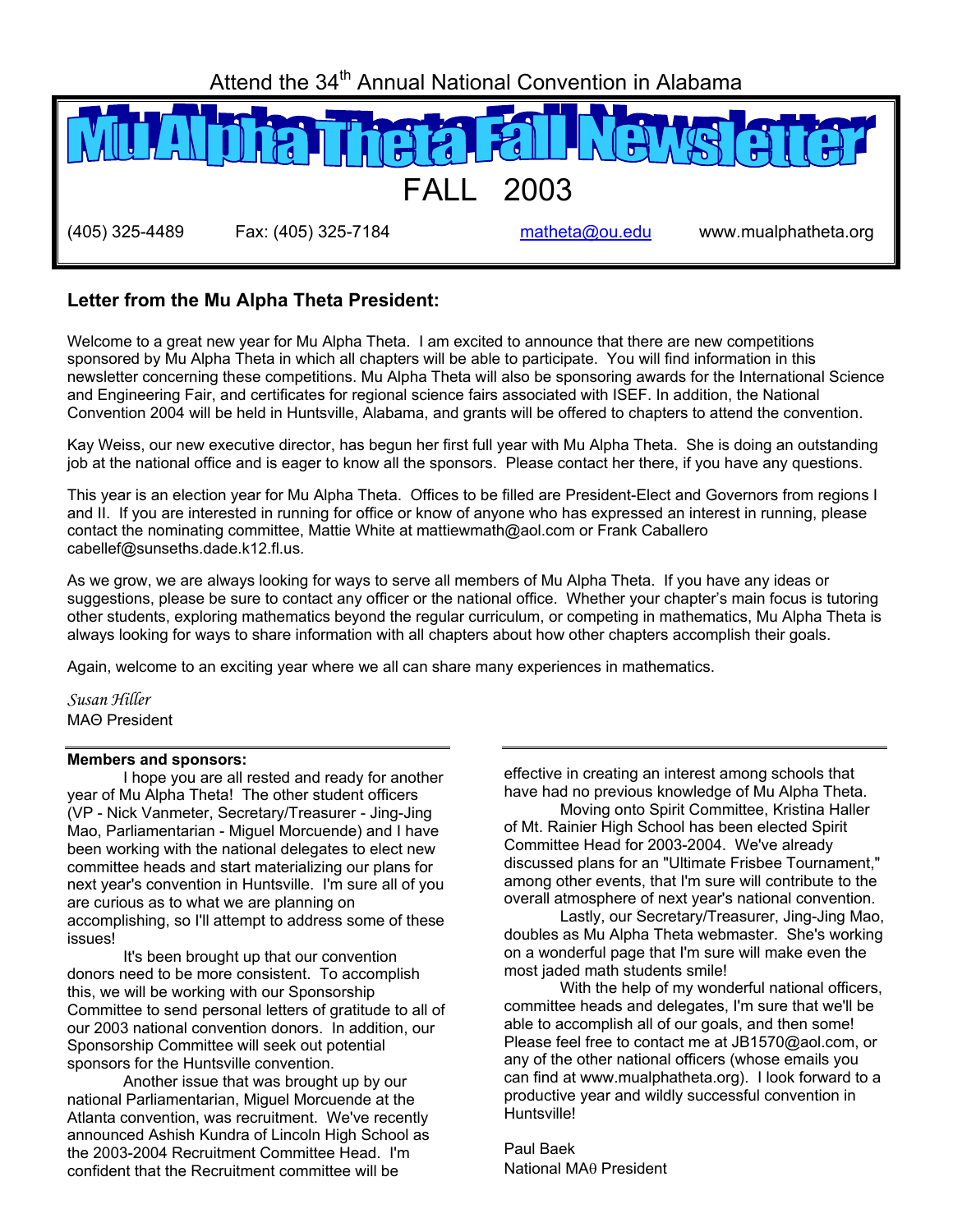#### **Notes from the Governing Council Meetings**

The Mu Alpha Theta Governing Council met in mid-February in Norman, Oklahoma and at the National Convention in Atlanta, Georgia in July. Our newest Council members, Dr. Julie Clark representing the MAA and Dr. Irina Lyublinskaya representing the NCTM, were present.

During the February meeting, the Convention Committee presented suggestions to help standardize the summer conventions. The committee is developing Convention Guidelines to help convention hosts to run a smooth convention each year, in the hopes that sponsors from around the country will consider hosting a future National Convention.

The Governing Council approved the purchase of calculators from Texas Instruments to give as prizes at various competitions around the country and at the National Convention in Atlanta during the summer.

During the summer meeting, the Council spent time updating the National Constitution. Those changes are being submitted to chapters for a vote in this mailing. The Council also voted to offer a free Write-In Contest to active chapters through National Assessment and Testing. The Vector Scholarship and Outreach programs, begun last year, were discussed and cancelled, due to lack of enough applicants.

The Council also voted to participate in the Intel International Science and Engineering Competition, giving a national award and regional awards at science fairs around the country and the world. The Mu Alpha Theta Award will be presented to the individual or group project demonstrating the most challenging, thorough, and creative investigation of a problem involving modern mathematics.

The Student Delegate President and Vice-President presented the Council with updates and changes to the Student By-Laws. These were discussed and accepted.

The new On-line Order System was discussed. This fall, Mu Alpha Theta chapters will be able to access information about their chapter online and will be able to order new member certificates and merchandise online.

Page 2 Mu Alpha Theta Fall Newsletter

| <b>National Officers:</b>                            |                                                                                 |
|------------------------------------------------------|---------------------------------------------------------------------------------|
| President:                                           | Susan Hiller                                                                    |
|                                                      | Vero Beach HS, Vero Beach, FL                                                   |
|                                                      | susiehiller@bellsouth.net                                                       |
| Past-President:                                      | <b>Harold Reiter</b>                                                            |
|                                                      | University of North Carolina, Charlotte, NC                                     |
|                                                      | hbreiter@email.uncc.edu                                                         |
| Secretary-Treasurer:                                 | <b>Paul Goodey</b>                                                              |
|                                                      | University of Oklahoma, Norman, OK                                              |
|                                                      | pgoodey@math.ou.edu                                                             |
| Governor Region I:                                   | <b>Tom Norris</b>                                                               |
|                                                      | Thomas Jefferson HS, Auburn, WA                                                 |
|                                                      | tnorris@fwsd.wednet.edu                                                         |
| Governor Region II:                                  | <b>Mattie White</b>                                                             |
|                                                      | Benjamin Franklin HS, New Orleans, LA<br>mattiewhitell@aol.com                  |
| Governor Region III:                                 | <b>Thomas Morris</b>                                                            |
|                                                      | Berkeley Preparatory School, Tampa, FL                                          |
|                                                      | thom10@tampabay.rr.com                                                          |
| Governor Region: IV:                                 | <b>Mary Rhein</b>                                                               |
|                                                      | Lakota West HS, West Chester, Ohio                                              |
|                                                      | mary.rhein@lakotaonline.com                                                     |
| <b>MAA Representative:</b>                           | <b>Julie Clark</b>                                                              |
|                                                      | Hollins University, Roanoke, VA                                                 |
|                                                      | jclark@hollins.edu                                                              |
| Irina E. Lyublinskaya<br><b>NCTM Representative:</b> |                                                                                 |
|                                                      | The Peddie School, Hightstown, NJ                                               |
| ILubinskaya@peddie.org                               |                                                                                 |
| <b>Terry Herdman</b><br>SIAM Representative:         |                                                                                 |
|                                                      | Virginia Tech Interdisplinary Center for<br>Applied Mathematics, Blacksburg, VA |
|                                                      | herdman@origin2.icam.vt.edu                                                     |
| <b>AMATYC Representative:</b>                        | <b>Rob Farinelli</b>                                                            |
| Boyce Campus, Monroeville, PA                        |                                                                                 |
|                                                      | rfarinelli@ccac.edu                                                             |
| <b>Executive Director:</b>                           | <b>Kay Weiss</b>                                                                |
|                                                      | University of Oklahoma, Norman, OK                                              |
|                                                      |                                                                                 |
| <b>National Student Officers:</b>                    |                                                                                 |
| President:                                           | <b>Paul Baek</b>                                                                |
|                                                      | Lawton Chiles HS Tallahassee, FI                                                |
|                                                      | JB 1570@aol.com                                                                 |
| Vice-President:                                      | <b>Nick NanMeter</b>                                                            |
|                                                      | Archbishop Rummel HS Metairie, LA                                               |
|                                                      | nvan629@hotmail.com                                                             |
|                                                      |                                                                                 |

Secretary/Treasurer: **Jing-Jing Mao**  Lakota West HS West Chester, Ohio ijilb@msn.com Parliamentarian: **Miguel Morcuende** Iowa West City HSIowa City, IA

miguel@morcuende.com

#### **Mu Alpha Theta Scholarships**

 During 2002-2003, Mu Alpha Theta ran the Vector Scholars and the Outreach Programs. Students submitted projects in a number of categories. The following awards were made:

#### *In Proponents of Mathematics –*

 First place went to Eve Drucker from Bergen Country Academy for the Advancement of Science and Technology in Hackensack, NJ. Eve is attending Harvard University this fall. Second place was awarded to Mila Singh, Andrea  Vidler and Valerie Zhavoronkina from Clarkstown High School in West Nyack, NY. Mila and Andrea will graduate in *Page 2 <b>1 Page 2 <b>1 <i>Page 2 <b>Page 2 Page 2 <b><i>Page 2 <b>Page 2* 2004 and Valerie will graduate in 2005.

## *In Students Teaching –*

There was no first place winner. Eve Drucker won second place and Jack Guidarelli of New Trier High School in Winnetka, IL won third place. Jack is attending Iowa State University this fall.

*Continued on Page 3*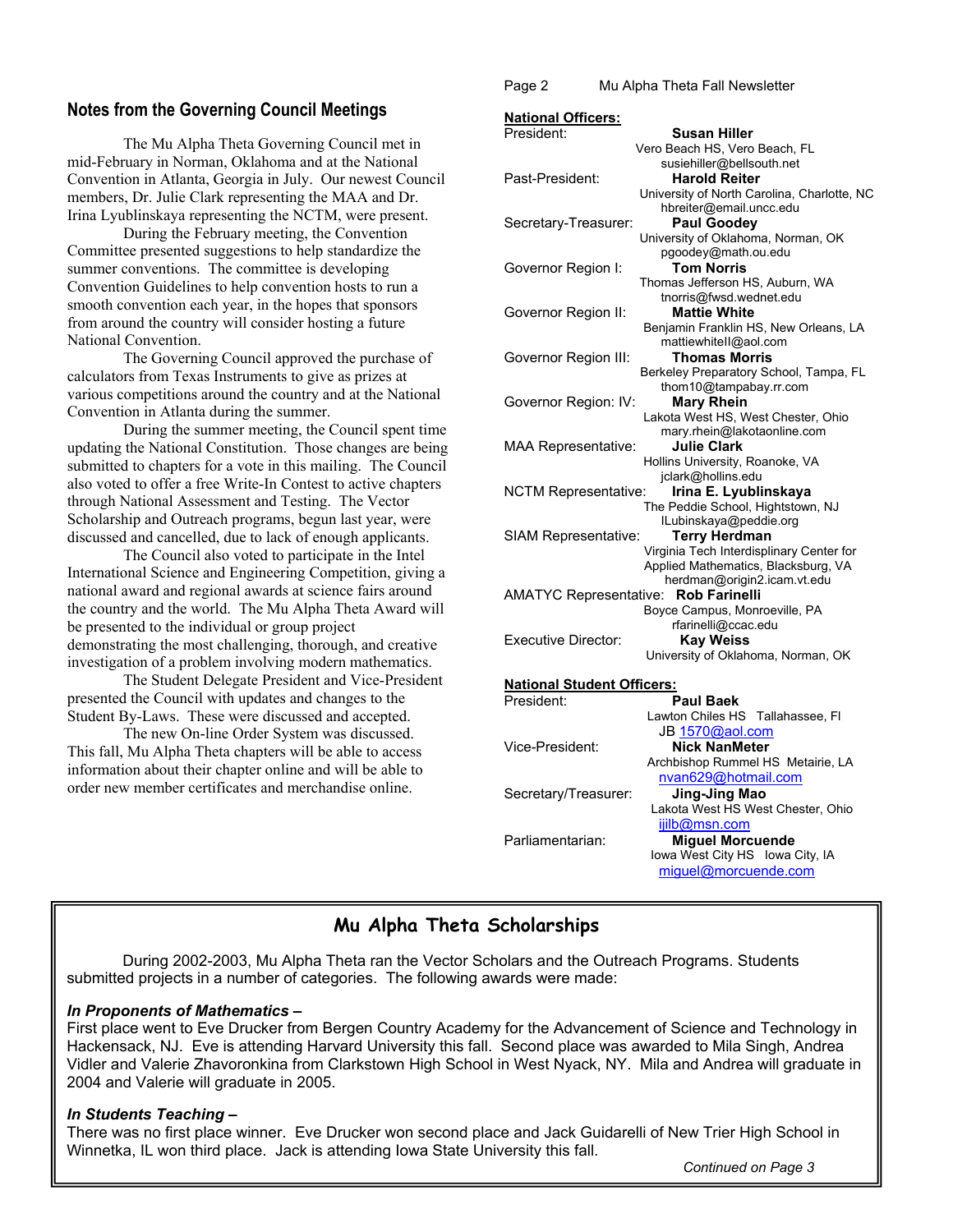#### Page 3 Mu Alpha Theta Fall Newsletter

## Relay For Life

An idea was presented to me early this year by my math coach (Mary Rhein of Lakota West HS, Region 4 Governor) that I think is a wonderful idea. One purpose of the Mu Alpha Theta National convention is to unite Mu chapters across the United States. It allows members to find common ground and join a community that will help make friends all the while doing something that is meaningful and worthwhile. As we have all seen, this is not an easy task. Nationals, however amazing, only attracts a small fraction of schools. As Miguel Morcuende (Parliamentarian, Iowa City West) stated, 35 *states* were not even represented this past nationals in Atlanta. Along with that, there were several states that had but one school (Ohio, Iowa, Hawaii.).

Mrs. Rhein's suggestion is for each school across the nation to participate in a local community event. An event that likely affects each and every one of us and is widespread enough for every community to be able to participate in. *Relay for Life*.

A very scary but true fact is that one person in every three is diagnosed with cancer sometime in his/her life. Almost everyone is affected by cancer, whether it is through a family member, friend, mentor or even themselves. By participating in *Relay for Life*, not only will we be joining together uniting Mu Alpha Theta, but we will also be supporting a worthy cause, cancer research and prevention.

*Relay for Life* is an 18-hour walk-a-thon sponsored by the American Cancer Society (ACS). I have been involved with the event for the past two years so I am able to share a bit about the event but as for specifics, you each--if interested-will have to contact your respective local American Cancer Society chapters. For the relay, interested participants gather a team of 8-14 members. The team then works to raise money. The minimum amount a team must raise is \$1000. It seems like a large sum, but I have found that when you explain to people it is for the ACS, they are more than willing to give. Unlike most relays, these donations are of definite amounts, not by the mile so every cent counts!

This relay requires its participating teams to have at least one member of each team on the track walking/running/skipping/whatever at all times. It is not a race, just an event to honor those who battle cancer and commemorate those who have battled cancer. Through the 18-hours, ACS provides many forms of entertainment to keep everyone interested. Every year, we have a Luminary Service where anyone can purchase a luminary for someone who has or is battling cancer. These luminaries are placed around the track and lit at dusk as we walk in tribute to roll call of all those who are honored by a luminary. It is a very emotional and special event that even persons not participating in the relay will come and see (and some to purchase a luminary).

More light-hearted forms of entertainment are also available. At midnight this year, we had a pizza party. Free pizza donated by a local pizzeria to all teams.

At 2am, we held the Ms. Relay contest. For this, a male member of each team dressed up as a woman and struts *her* stuff while audience members donate money to their favorite Ms. Relay. After the evening gown and interview portions of the pageant, the audience then chooses the Ms. Relay and he wins all the money collected by the audience for his team. There are also more conventional remedies for boredom such as dances and karaoke. My hope is that we can involve many chapters across the nation by forming Mu Alpha Theta teams and raising money for the ACS in Mu Alpha Theta's name. I don't know how involved with the community each individual chapter is, but here is an opportunity to extend Mu Alpha Theta past the school and into the community. *Relay for Life* is a worthy cause that I know for a fact is held in many cities across the United States and I hope that you will investigate this idea and spread the word.

Another suggestion my sponsor made is to display the total sum raised by all Mu Alpha Theta chapters on the website, as a form of showing how together, Mu Alpha Theta can be a mighty club that can accomplish incredible feats. I hope I haven't bored you with my long-winded plea but I truly hope you will consider this a possibility and introduce the idea to your own chapters. I think that this is a challenge that most Mu chapters can participate in due to the widespread presence of the American Cancer Society and together, we can really raise a lot of money for them.

If you are interested, have any questions or simply want to discuss this idea, please feel free to contact me. Thanks for your time, Jing-Jing Mao Lakota West HS, Ohio National Secretary/Treasurer Email: ijilb@msn.com

\*\*\*\*\*\*\*\*\*\*\*\*\*\*\*\*\*\*\*\*\*\*\*\*\*\*\*\*\*\*\*\*\*\*\*\*\*\*\*\*\*\*\*\*\*\*\*\*\*\*\*\*\*\*\*\*\*\*\*\*\*\*\*\*\*\*\*\*\*\*\*\*\*\*\*\*\*\*

## **Mu Alpha Theta Scholarships**

 *Cont'd from page 2* 

#### *Math on the Web –*

First place went to Ryan Lefevre and Alice Pang of Baton Rouge High School in Baton Rouge, LA. Ryan is attending the University of California in Berkeley this fall. Alice will be graduating in 2004.

#### *Event Incubation Grant –*

Students from the Grissom High School Mu Alpha Theta won an Event Incubation Grant to run the Rocket City Math League for Mu Alpha Theta schools this year. See the article about their event elsewhere in the Newsletter.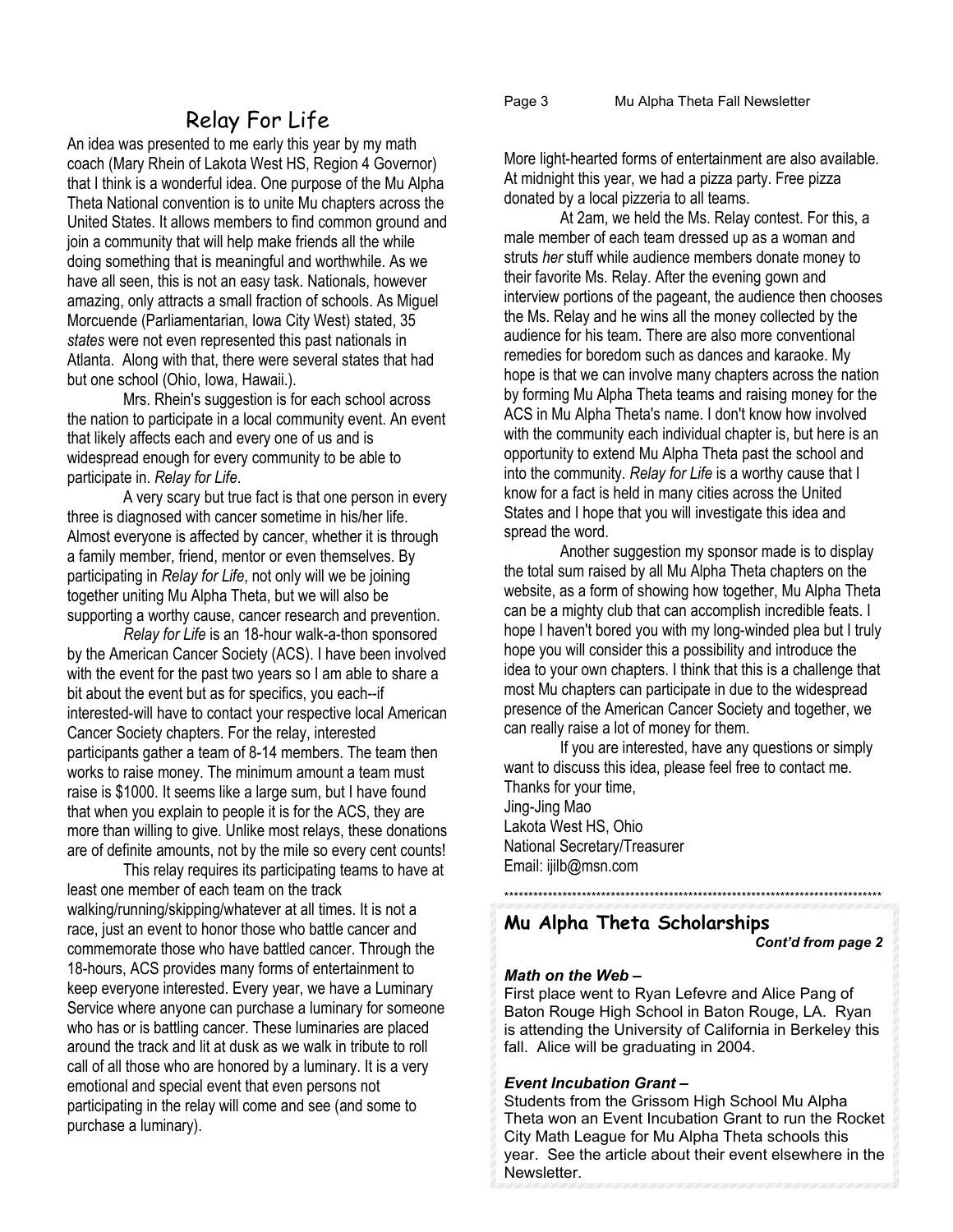## Rocket City Math League

The Rocket City Math League is a year long math league written and coordinated by students at Virgil I Grissom High School. The RCML is sponsored by an event incubation grant from Mu Alpha Theta.

- \* There are three 45-minute tests, each with 12 questions.
- \* Test dates: Dec. 9, Jan. 27, and Feb. 24.
- \* Two levels of tests are available:
- $\rightarrow$  Apollo, for Geometry and Algebra II students
- $\rightarrow$  Mercury, for Pre-Algebra and Algebra I students \* Tests will be either emailed or snail mailed to you,
- and you will send back the students' scores. \* Each sub category will be ranked separately for individual awards (Geometry students will be in a separate bracket from Algebra II, etc.)
- \* Individual and team awards will be mailed by the first of May.
- \* Copies of last year's tests and sample tests can be found on the RCML website also.
- \* Cost: \$25 per team for email correspondence \$50 per team for snail mail

Registration deadline is October 29. If for some reason you can't make this deadline but still want to participate, please let us know. You can find the registration information at

www.geocities.com/rocket\_city\_math\_league. Please send a completed form and a check payable to Rocket City Math League – GHS to:

Rocket City Math League Attn: Cindy Rodgers Grissom High School 7901 Bailey Cove Rd. SE Huntsville, AL 35802

If you took part in the math league last year, it should be noted that we received some remarks on the difficulty of the problems on some of the tests. We will do our best this year to make the questions as fair as possible, without letting them become too easy. If you are interested in joining or have any questions, comments, or concerns, feel free to contact one of us at Vivpig@hotmail.com or Bukwyrms@aol.com or visit our website.

Daniel Butler, Webmaster, RCML Vivian Wang, Corresponding Secretary, RCML

## **Mu Alpha Theta Special Awards**

Each year Mu Alpha Theta makes a number of monetary awards to outstanding members and sponsors. Choosing the winners for these distinguished awards from among numerous outstanding candidates is always a challenge.

 The Kalin Award recognizes a student showing unusual capability in mathematics and who has provided unusual service to MAΘ. The student receives \$1000 and his sponsor receives \$300. This year, there were also two finalists for the award, who each won \$300. The winner of the 2003 Kalin Award was Edward B. Lee from Baton Rouge Magnet High School. The finalists were Joel D. Nishimura from Bellevue High School in Bellevue, WA and Jonathan J. Senn from Stoneman Douglas High School in Coral Springs, FL. We congratulate each of these worthy winners.

 The Andree Award recognizes a graduating senior or former MAΘ member who has completed no more than two years of college work and who is interested in becoming a mathematics teacher. The recipient receives \$1000 in cash and free registration at the National Convention. This year's winner was Mathew J. Baxter from Fort Myers High School in Fort Myers, FL.

 The Huneke Distinguished Sponsor Award is presented by the Governing Council and the Sister Scholastica Most Committed Sponsor Award is presented by the Student Delegate Assembly. Each award includes a \$500 cash prize. The awards each honor a sponsor who has labored tirelessly and made significant contributions to MAΘ. The winner must be present at the National Convention to receive the award. This year the winner of the Huneke Award was Donna Sowers from Fort Myers High School in Fort Myer, FL and the winner of the Sister Scholastica Award was Darryl Hill of Rickards High School in Tallahassee, FL.

**Get 'Em While They Last** – Mu Alpha Theta has purchased a limited number of TI 89 calculators to offer as prizes in competitions run by MAΘ chapters. To request a few to give away at your event, email Kay Weiss at matheta@ou.edu. Tell Kay the date of your competitions and how many students will be involved. Calculators will be available on a first come/first serve basis and Kay will try to save an equal amount for each of the four MAΘ Regions.